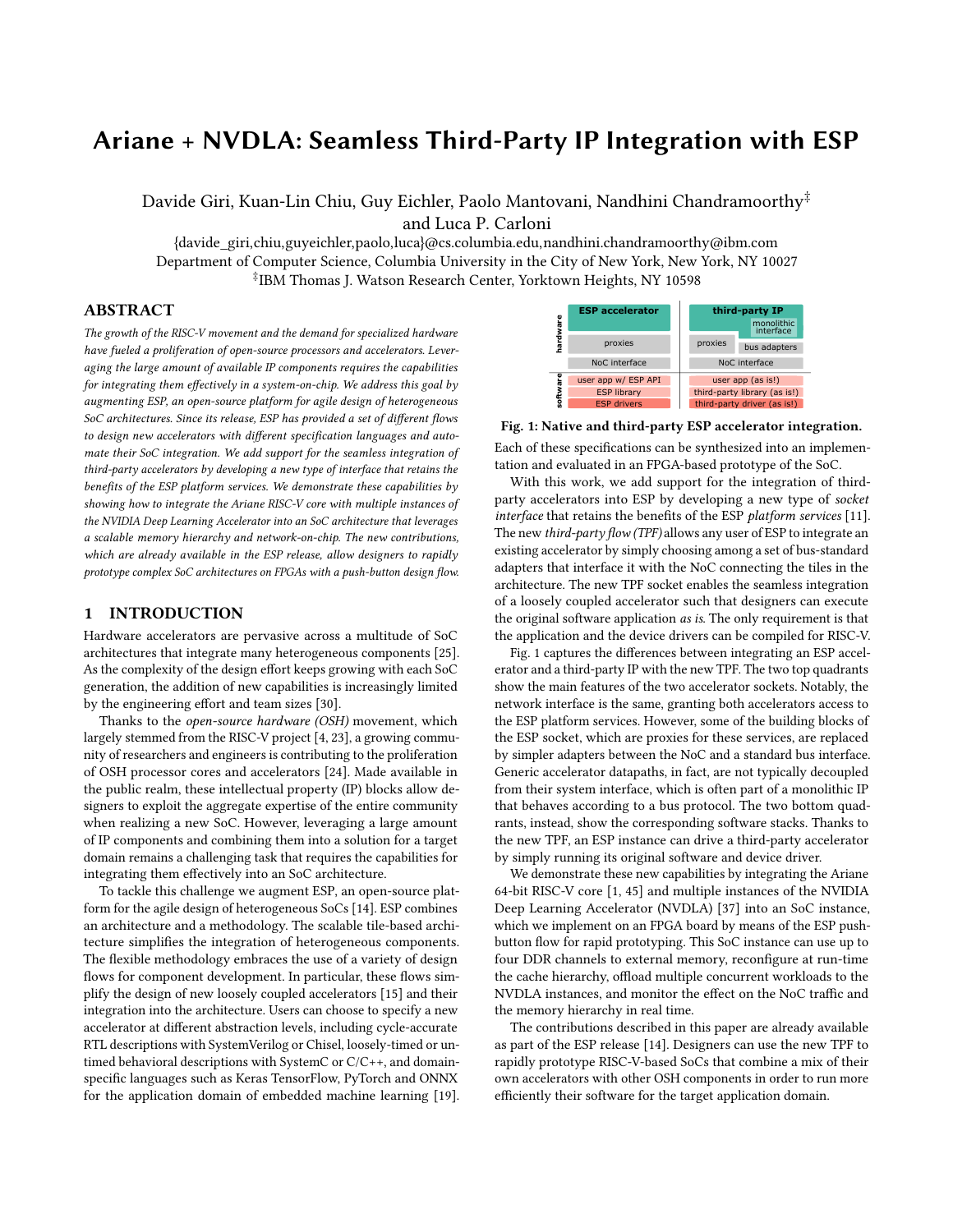<span id="page-1-0"></span>

Fig. 2: Example of ESP architecture with 16 heterogeneous tiles interconnected by a multi-plane NoC. The NoC is the core of the ESP architecture, providing inter-tile communication and supporting the system-level platform services.

#### THE ESP ARCHITECTURE

The ESP architecture is structured as a tile grid [\[11\]](#page-6-8). For a given application domain, the architect decides the structure of the SoC by determining the number and mix of tiles with the help of the ESP graphical user interface. For example, Fig. [2](#page-1-0) shows an SoC instance with 16 tiles organized in a  $4 \times 4$  grid. There are four main types of tiles: processor tile, accelerator tile, memory tile for the communication with main memory, and auxiliary tile for peripherals (e.g. UART or Ethernet) or system utilities (e.g. the interrupt controller). In the first version of ESP, each processor tile contained a 32-bit LEON3 SPARC core [\[13\]](#page-6-12) and each accelerator tile contained a loosely-coupled accelerator designed with the ESP methodology. Thanks to the contributions described in this paper, now ESP allows designers to choose between this LEON3 core and the 64-bit Ariane RISC-V core [\[45\]](#page-6-10) for a processor tile as well as to instance a third-party IP block within any accelerator tile.

Each tile is encapsulated into a modular socket (aka shell) that interfaces it to a network-on-chip (NoC). In addition, the socket implements a set of platform services that provide pre-validated solutions for many important SoC operations, including: accelerators configuration, memory management, sharing of SoC resources, and dynamic voltage and frequency scaling (DVFS). For example, the coherence model of each accelerator can be reconfigured dynamically based on the particular workload [\[20\]](#page-6-13). Dynamic voltage and frequency scaling can be applied at the granularity of each tile [\[34\]](#page-6-14). This fine granularity applies also for such services as performance counters and operation monitors. The platform services is one of the keys to rapid prototyping of full SoCs. At design time, it is possible to choose the combination of services for each tile. At runtime, many of these services offer reconfigurability options.

The NoC interacts only with the socket to provide on-chip communication and support the platform services. In the current version of ESP, the NoC has a packet-switched 2D-mesh topology with multiple physical planes. These allow the NoC not only to prevent various types of protocol deadlock, but also to distribute messages to maximize the performance of processors and accelerators.

Processor Tile. Both the LEON3 and the Ariane RISC-V processor can run Linux and come with their private L1 caches. The

instance of the modular socket for the processor tile augments them with a private unified L2 cache of configurable size. The processor integration into the distributed ESP system is transparent, i.e. no ESP-specific software patches are needed to boot Linux. A MESI directory-based protocol provides support for system-level coherence on top of three dedicated planes in the NoC [\[21\]](#page-6-15). Another plane supports I/O and interrupt-request channels that are used for various purposes, including accelerator management.

Memory Tile. Each memory tile contains a DDR channel to external DRAM. The number of memory tiles can be configured at design time and typically varies from one to four depending on the size and type of the given SoC. All necessary hardware logic to support the partitioning of the addressable memory space is automatically generated. This logic is also completely transparent to software. Hence, each memory tile contains a partition of configurable size of the last-level cache (LLC) and the corresponding directory. The directory implements a NoC-based MESI protocol extended with support for coherent-DMA transfers for the accelerators [\[21\]](#page-6-15). The MESI protocol messages are routed through the three coherence planes. The DMA packets are routed on two additional dedicated planes. The memory tile routes non-coherent DMA requests directly to main memory, bypassing the cache hierarchy, while the coherent DMA requests are sent to the directory.

Accelerator Tile. Each accelerator tile contains the specialized hardware for a loosely-coupled accelerator that executes a coarsegrained task [\[15\]](#page-6-6). Once an application running on a processor core has acquired and configured a given accelerator, its execution happens independently from the core while exchanging (typically very large) data sets with the memory hierarchy [\[33\]](#page-6-16).

At design time, the modular socket decouples the design of the accelerator from the design of the NoC and the rest of the SoC, and provides pre-designed implementations for a set of acceleratorindependent platform services. In particular, the services relieve the accelerator designer from the burden of "reinventing the wheel" with respect to implementing various mechanisms such as: accelerator configuration through memory-mapped registers, virtual memory and DMA services for data transfer with the accelerator's private local memory, and interrupt requests for interactions with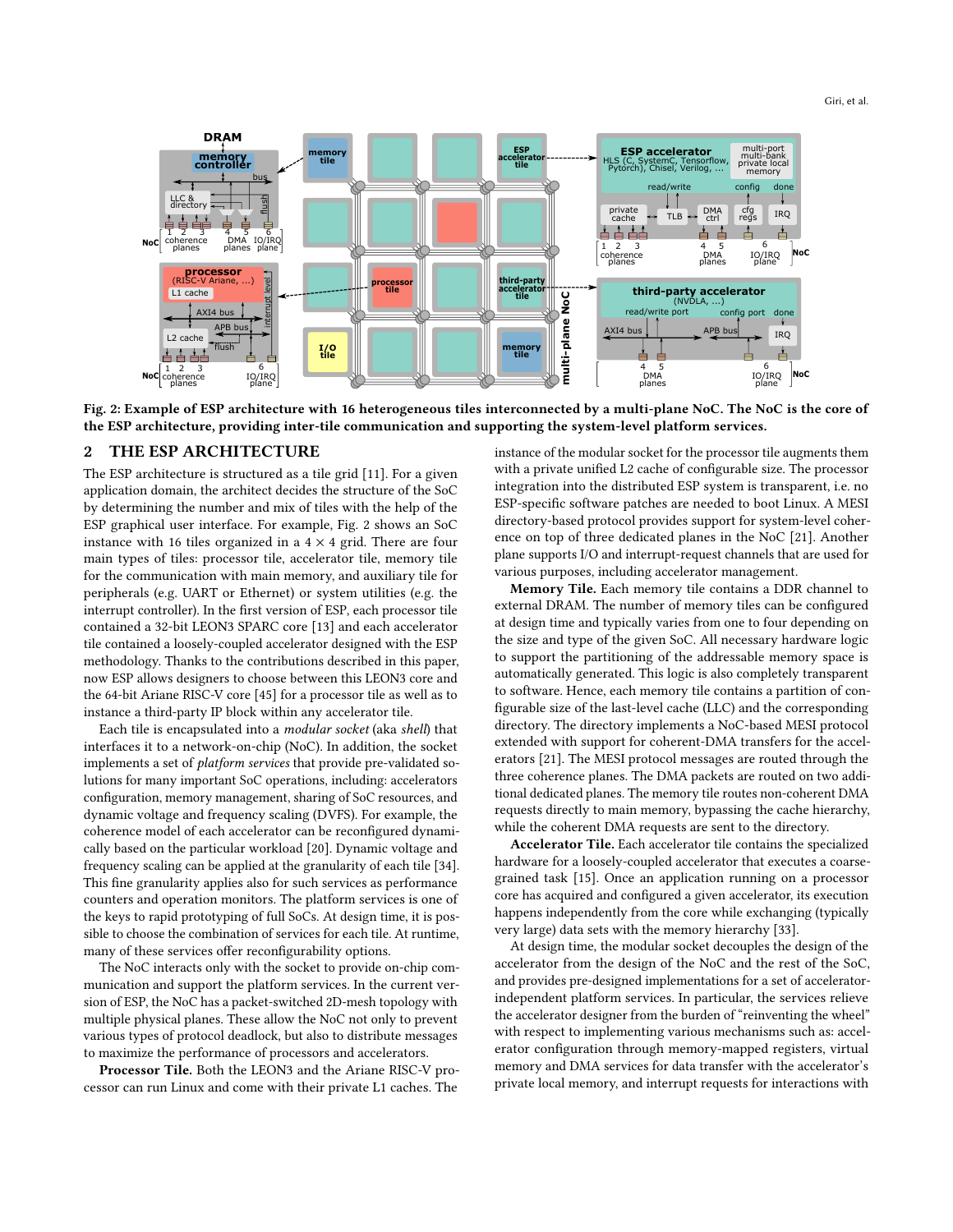the processor cores. The socket of the accelerator tile supports also multiple cache-coherence models and it enables accelerator-toaccelerator communication, such that DMA transactions are either routed to memory (shared memory communication), or directly to other accelerators (accelerator-to-accelerator communication).

The concept of socket plays a key role in supporting the flexibility of the ESP methodology in the sense that it accommodates accelerators designed with many different design flows, as mentioned in the introduction. Furthermore, sockets have been instrumental to adding support for the integration of third-party accelerators like NVDLA. Fig. [2](#page-1-0) contrasts the socket for a newly-designed accelerator (top right corner) with the one for third-party accelerators (bottom right corner). Section [3](#page-2-0) discusses in detail the difference of integrating these two types of accelerators in ESP.

Accelerator Programming. ESP comes with a software stack and an application programming interface (API). The ESP accelerator API library simplifies the invocation of accelerators from a user application, by exposing only three functions to the programmer [\[19\]](#page-6-7). Underneath, the API invokes the accelerators through the Linux device drivers, which are automatically generated for ESP accelerators. The lightweight API can be easily targeted from existing applications or by a compiler.

Fig. [3](#page-2-1) illustrates the ESP software stack through the (simplified) case of an application with five kernels, two executed in software and three implemented with an accelerator. For a given application, the software execution of a computationally intensive kernel can be replaced with a hardware accelerator by means of a single function call (esp\_run()). Thanks to the esp\_alloc() and esp\_cleanup() functions, data can be shared between accelerators and processors in such a way that no data copies are necessary. Data are allocated in an efficient way to improve the accelerator's access to memory without compromising the software's performance [\[33\]](#page-6-16).

#### <span id="page-2-0"></span>3 ACCELERATOR INTEGRATION

In order to explain how third-party accelerators can be integrated in ESP, we first describe the native ESP accelerator flow. Then, we show how the ESP accelerator socket can collapse into a thirdparty accelerator socket that offers access to the system's shared resources through standard bus interfaces.

#### 3.1 ESP Accelerator Flow

The ESP accelerator flow consists of a sequence of automated steps. The process begins by launching an interactive script that asks the user to enter the following application-specific information required to generate a skeleton of the accelerator specification:

• Accelerator name and ID: a unique pair of name and device ID for the new accelerator.

• Design flow: the desired high-level synthesis (HLS) tool. The current choice is among Cadence Stratus HLS [\[41\]](#page-6-17), Xilinx Vivado HLS [\[44\]](#page-6-18) and the open-source project HLS4ML [\[17,](#page-6-19) [42\]](#page-6-20).

• Accelerator registers: the list of user-defined configuration registers and value ranges. Each entry translates into the generation of a 32-bit configuration register in the accelerator socket; the register is exposed to software through the addition of a field into the descriptor data structure.

<span id="page-2-1"></span>

Fig. 3: ESP software stack for accelerator programming.

• Data bit-width: the default size of the data word for the accelerator. This can be one byte (8), half word (16), word (32), or double word (64). This information is used to generate examples of data transaction requests in the ESP accelerator skeleton.

• Input data size: the size of the input data set. This entry can be specified as function of the configuration registers.

• Output data size: the size of the output data set. This can be specified as a function of the configuration registers as well.

• Chunk factor: integer divisor of the input and output data sets. This parameter determines the size of the input and output data tokens, i.e. the portion of input data to be loaded before starting computation and the corresponding portion of output results stored back to memory by the accelerator. At each invocation, an ESP accelerator typically loads several input data tokens from DRAM, it processes them, and stores several output data tokens back into DRAM. The three phases of load, compute and store are pipelined, thanks to the accelerator's private-local memory (PLM) [\[40\]](#page-6-21). The capacity and the micro-architecture of the PLM depend on the values entered during this initial configuration phase.

• Batch factor: integer multiplier of the input and output data set. This parameter can be a function of the configuration registers and determines the number of complete input data sets that get processed in a single invocation of the accelerator. While the chunk factor sets the size of the PLM (in combination with input and output data size), the batch factor has no impact on local storage.

• In place: flag specifying whether the store phase should compute an offset for write transactions, or assume that output results can overwrite input data in main memory.

The ESP accelerator initialization script generates an HLS-ready skeleton of the accelerator specification together with the unit testbench, HLS and simulation scripts, bare-metal driver, Linux driver, and a sample testing application. When the user selects either the Stratus HLS or Vivado HLS flow, this skeleton is generated as HLSsynthesizable SystemC or C++ code, respectively. The designer must complete the specification by adding the accelerator-specific code for the computation phase to the skeleton and, possibly, by modifying the generated code to account for any irregular memory transactions. The resulting specification is the HLS-ready code, which is the entry point of the design automation process for both the Stratus HLS and Vivado HLS flows. For the HLS4ML flow, instead, the entry point is a trained machine-learning model created with Keras [\[29\]](#page-6-22), ONNX [\[6\]](#page-6-23) or Pytorch [\[38\]](#page-6-24), while the HLS-ready code is automatically generated as a complete synthesizable C++ specification of the accelerator.

Besides the accelerator specification, ESP users are responsible for adding application-specific code to the generated unit testbench.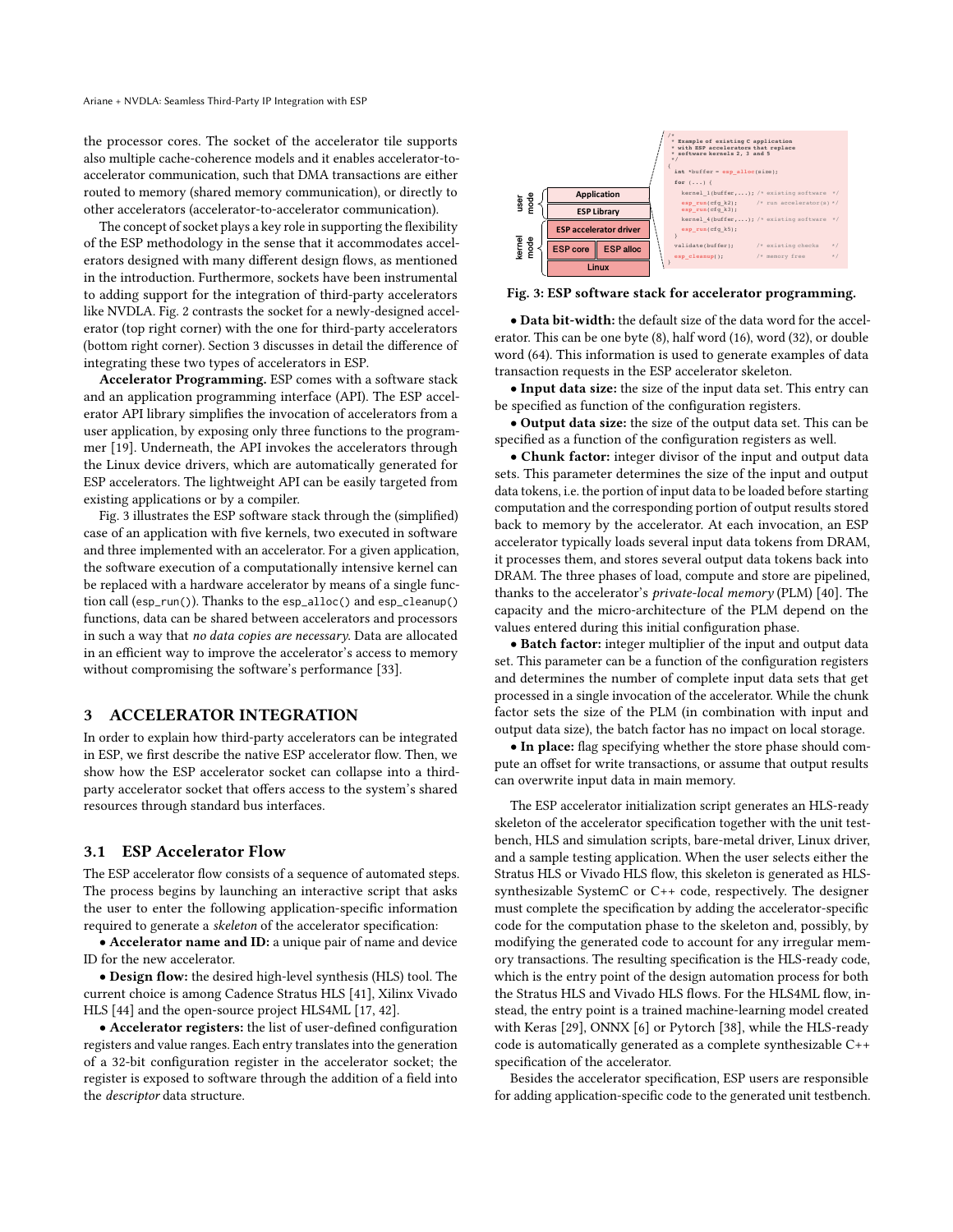This code should read (or generate) input data and compute the corresponding golden output data for verification. The code added to the C++ or SystemC testbench must be copied into the bare metal and Linux applications as well. These applications replace the role of the testbench for system-level simulation and FPGA prototyping.

## <span id="page-3-0"></span>3.2 ESP SoC Flow

After completing the HLS-ready code, all types of ESP accelerator flow follow the same automated steps, regardless of the particular language chosen for the specification. The main steps are:

1. High-level synthesis. Run the chosen HLS tool to generate one or multiple RTL implementations of the accelerator. The generated Verilog code is added to the ESP library of IP blocks for integration. During this step, ESP users can perform a design-space exploration for the new accelerator by tuning the HLS directives and obtain several functionally-equivalent RTL implementations, each with a different cost vs. performance trade-off point [\[32,](#page-6-25) [39\]](#page-6-26). Thanks to the ESP socket, any of these RTL implementations can be integrated in the SoC, regardless of its throughput and latency [\[35\]](#page-6-27). This approach to digital design that combines latency-insensitive interfaces [\[10,](#page-6-28) [12\]](#page-6-29) with HLS is raising interests in the silicon industry, where companies seek paths to more agile design flows for SoCs [\[30,](#page-6-1) [46\]](#page-6-30).

2. Accelerator verification. The unit testbench stimulates the accelerator implementations and monitors their outputs. Since the ESP accelerator socket is modeled by the testbench, the completion of this step indicates that the integration of the accelerator is correct and the accelerator is ready to be deployed in the SoC.

3. Software build. For each accelerator, ESP automates building both bare-metal binary and Linux image for testing. The bare-metal driver consists of a loadable file for the external memory available on the target FPGA development board. In addition, a standard srec text file is dumped for the memory model used in simulation.

4. SoC configuration. A simple graphical user interface (GUI) helps designers create an ESP configuration file by selecting where the new accelerators should be located in the tiles grid, together with processor cores and memory tiles.

5. System-level simulation. For each target FPGA board, ESP provides a testbench to simulate the complete execution of a baremetal program, including boot loader and interaction with peripherals. Users can specify the target program to be the bare-metal driver for the new accelerator, thereby testing how the accelerator behaves when driven by an ESP processor tile.

6. FPGA prototyping. When targeting one of the supported FPGA boards, ESP users can prototype their SoC without prior FPGA experience. The generation of the bitstream file, the programming script and the deployment of software are fully automated. The ESP instance is controlled through an Ethernet interface that allows quick loading of programs into main memory, updating the boot loader into an on-chip RAM and resetting the processors.

#### 3.3 Third Party Socket

The ESP flows described above rely on a set of modular components integrated with latency-insensitive interfaces. These are cache controllers, adapters, arbiters and decoders that act as proxies for the

shared system resources. Any accelerator, regardless of its particular microarchitecture, needs access to the same resources: a minimal list includes memory, configuration-status registers (CSR) exposed to software, and interrupt delivery. Without using an automated flow, like the one offered by ESP, designers are typically responsible for implementing the logic to interface with the SoC and access such resources. Even when leveraging corporate CAD tools that facilitate the integration of accelerators into their proprietary systems, this logic is generated as part of the new IP block. For instance, this applies to the well-known Xilinx Vivado tool that combines HLS with an IP integrator flow specific for ZYNQ SoCs [\[44\]](#page-6-18).

In general, the obvious choice for designers, is to pick one or more standards to interface with a hypothetical SoC. Among the available options, the open standards AXI, AHB and APB from ARM are the most widely adopted [\[2\]](#page-6-31). Other popular alternatives include TileLink from UC Berkeley [\[9\]](#page-6-32), Avalon from Intel [\[27\]](#page-6-33), CoreConnect from IBM [\[26\]](#page-6-34) and Wishbone from the OpenCores community [\[43\]](#page-6-35).

For the new TPF, we implemented adapters for ARM-based IP blocks. Specifically, AXI, AXI-Lite and APB adapters are now part of the open-source release of ESP. We anticipate implementing adapters for other standards in the near future, thus expanding the set of third-party IP blocks that ESP can seamlessly integrate.

The idea behind the TPF for ESP is simple: we modify the ESP socket by relying on its modularity so that it "collapses" into a set of bus-standard interfaces between a generic accelerator and the ESP NoC, as illustrated by the block diagram of two accelerator tiles in Fig. [2.](#page-1-0) First, we replace the DMA engine with an AXI master port that converts AXI transactions into NoC packets. From the accelerator designer viewpoint, this new proxy takes the role of the AXI crossbar that is commonly used for integration on a traditional busbased SoC. Since NoC packets can be routed to both non-coherent and coherent DMA planes, third-party accelerators can still benefit from run-time selection of the coherence model. We remove the optional private L2 cache and the translation-lookaside buffer. The former, when is needed, is usually part of the third-party IP, while the latter is bypassed by the AXI master interface, which can issue requests to physical memory based on the internal behavior of the accelerator.

Similarly, we replace the CSR logic with an existing APB proxy interface. While registers are part of the native ESP accelerator socket, CSRs of a third-party accelerator are integrated into the accelerator design. Our APB proxy is used in ESP to connect the slave port of memory-mapped registers and devices with the NoC. This component can be reused as is to integrate a third-party accelerator. For flexibility, we add an optional adapter to convert APB transactions to AXI-Lite or full AXI slave packets.

Finally, we modify the proxy responsible for interrupt delivery so that it accepts an interrupt clear (CLR) message from the interrupt controller. This change is necessary to integrate accelerators, like NVDLA, that implement two common behaviors: (a) level-sensitive interrupt requests (IRQ) with no return to zero required;  $(b)$  overlapped execution of one task and configuration of the next one. In this scenario, when software occasionally slows down, due to a variable workload or to the non-deterministic behavior of the operating system, distributing interrupts over the NoC can lead to a deadlock condition. Consider the following steps:  $(1)$  the accelerator asserts and holds an IRQ; (2) the interrupt controller receives the message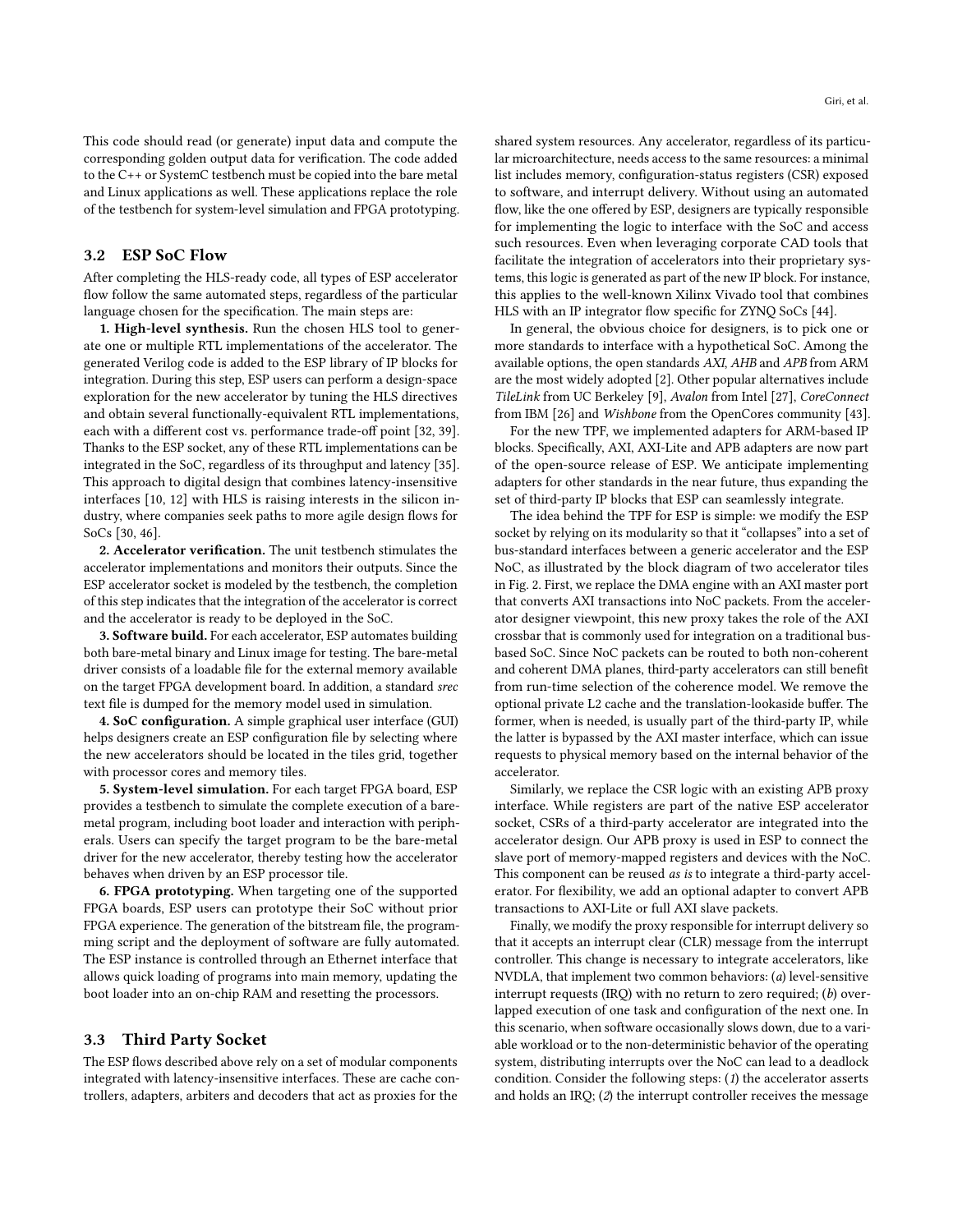from the interrupt proxy and another proxy on this tile sends a message to the processor tile; (3) the processor acknowledges the IRQ, saves the state of the interrupt controller, masks further interrupts and enters the interrupt handler routine; (4) the interrupt handler issues an accelerator-specific clear to the accelerator; (5a) upon receiving the clear, the accelerator may be ready to raise a second IRQ and can do so without first bringing the interrupt level to zero; (5b) alternatively, even if the interrupt level returns to zero, the new IRQ may reach the interrupt controller when interrupts are still masked; (6) the processor restores the state of the interrupt controller as it exits the interrupt handler routine. If either step (5a) or (5b) occurs, then the second IRQ message gets lost and the accelerator gets stuck. We solve this problem in a general way that applies not only to NVDLA. We make the proxy on the interrupt controller tile send a clear message to the accelerator tile when the processor restores the interrupts state. In this way, while the interrupt handler sends an accelerator-specific clear message, the interrupt controller proxy sends a generic clear message, informing the accelerator tile that a new interrupt can be correctly received.

#### 3.4 Third Party Accelerator Flow

After implementing the third-party socket, we augment the ESP infrastructure to implement a new flow that users can leverage to integrate their existing accelerator IP blocks in a few simple steps:

1. Accelerator Definition. Fill in a short XML file with some key information. This includes a unique accelerator name and ID, the name of reset and clock signals, an optional prefix for the AXI interface signals, and the user-defined width of AXI control signals.

2. Source RTL. Create a list file for each type of source RTL, including Verilog, SystemVerilog, VHDL and VHDL packages.

3. Make. Create a Makefile with all targets that apply among RTL generation (vmod), linux device driver (kmd), user-space application (umd), bare-metal driver (bmd).

4. Software Objects. Create a list file for driver modules, software executable, libraries, and any other binary required by the user application.

5. RTL Wrapper. Write a Verilog top-level wrapper to assign any non-standard input port of the third-party accelerator (e.g. disable testmode, if present) and expose the AXI and APB interfaces for the new ESP socket. This last step mainly consists in attaching wires without implementing any logic. ESP users may look at the NVDLA integration example to evaluate the simplicity of implementing the RTL wrapper for the TPF.

After applying these steps, users can configure an instance of ESP, run simulations, and prototype their system on FPGA by following the SoC flow described in Section [3.2,](#page-3-0) starting from Step 3 (software build). The only notable difference is that the third-party software, including device drivers and applications, is compiled by leveraging the user-specific Makefile targets described above. For each IP, a new folder is generated in the Linux file system image. This folder is available inside root home directory after booting the ESP instance.

## 4 PROCESSOR INTEGRATION

We developed ESP with a holistic system view, rather than focusing on processor cores like other open-source SoC generators. The native ESP accelerator flow and the new TPF for accelerators are,

in fact, the main distinguishing factors that make ESP particularly suitable for heterogeneous SoC design. Nevertheless, since processors retain a fundamental role in controlling the execution of any SoC, we made sure to extend the flexibility of ESP also to the choice of different processor cores. To do so, we designed the processor tile by leveraging a combination of the same proxy components and adapters that we use for the accelerator sockets. The resulting structure is illustrated in Fig. [2.](#page-1-0) The 64-bits RISC-V Ariane processor core from ETH Zurich [\[1\]](#page-6-9) is transparently integrated in ESP through AXI master ports. These are part of the AXI proxy used in the third-party accelerator socket. ESP offers an AHB adapter as well to interface with the 32-bits SPARC-V8 Leon3 processor core from Cobham Gaisler [\[13\]](#page-6-12). Similarly, non-cacheable read and write operations are forwarded to the NoC with the APB adapter that is used across all ESP tiles to expose memory-mapped registers and devices to software. The L2 cache is just an instance of the optional private cache in the ESP accelerator socket. The write-back L2 cache and the companion LLC and directory splits, located in each memory tile, implement an extended MESI protocol that supports run-time reconfiguration of the accelerator coherence models [\[22\]](#page-6-36). The interrupt-level proxy, represented in Fig. [2](#page-1-0) as a simple queue, is the only implementation-specific component in the ESP processor tile. This proxy is one half of a network adapter that allows processor cores to interact with the platform interrupt controller and the system timer. Both are located in the ESP miscellaneous I/O tile, which hosts all peripherals shared in the system (except from memory), i.e.: the Ethernet NIC, UART, a digital video interface and a debug link to control ESP prototypes on FPGA.

The interrupt-level proxy delivers single-flit packets over the NoC. In the case of RISC-V, these packets can only originate from the interrupt controller or the timer in the I/O tile and terminate at one processor tile. Interrupt claim, acknowledge or clear occur via memory-mapped register accesses. Conversely, when generating an ESP instance with the Leon3 core, interrupt-level request and acknowledge use a custom protocol that requires the proxy to send single-flit packets from processor tiles to the I/O tile as well. The payload in these packets depends on the implementation-specific protocol.

Thanks to the modularity of the ESP tiles, our team integrated Ariane in the span of a few weeks, while keeping the option of Leon3 as an alternative core. This is possible because we rely on ESP standard bus adapters and proxies to decouple all platform services from the particular third-party IP block to be integrated. The sole exception is the simple interrupt-level proxy, which requires a different implementation for each processor.

The resulting system can execute any RISC-V program as is, with no ESP-specific patches. This includes Linux, the bootloader of Ariane and third-party device drivers, such as the NVDLA runtime.

Given the presence of implementation-dependent key components, such as the interrupt controller, integrating different thirdparty processor cores cannot be automated. Nevertheless, the integration of Ariane proves that ESP still greatly facilitates the task. We envision to support more processor cores in the near future, e.g. by extending the set of proxy and adapters to TileLink and Wishbone. To name a popular example, supporting TileLink would allow ESP to seamlessly integrate instances of the RISC-V processor that is part of the Rocket Chip Generator from UC Berkeley [\[3\]](#page-6-37).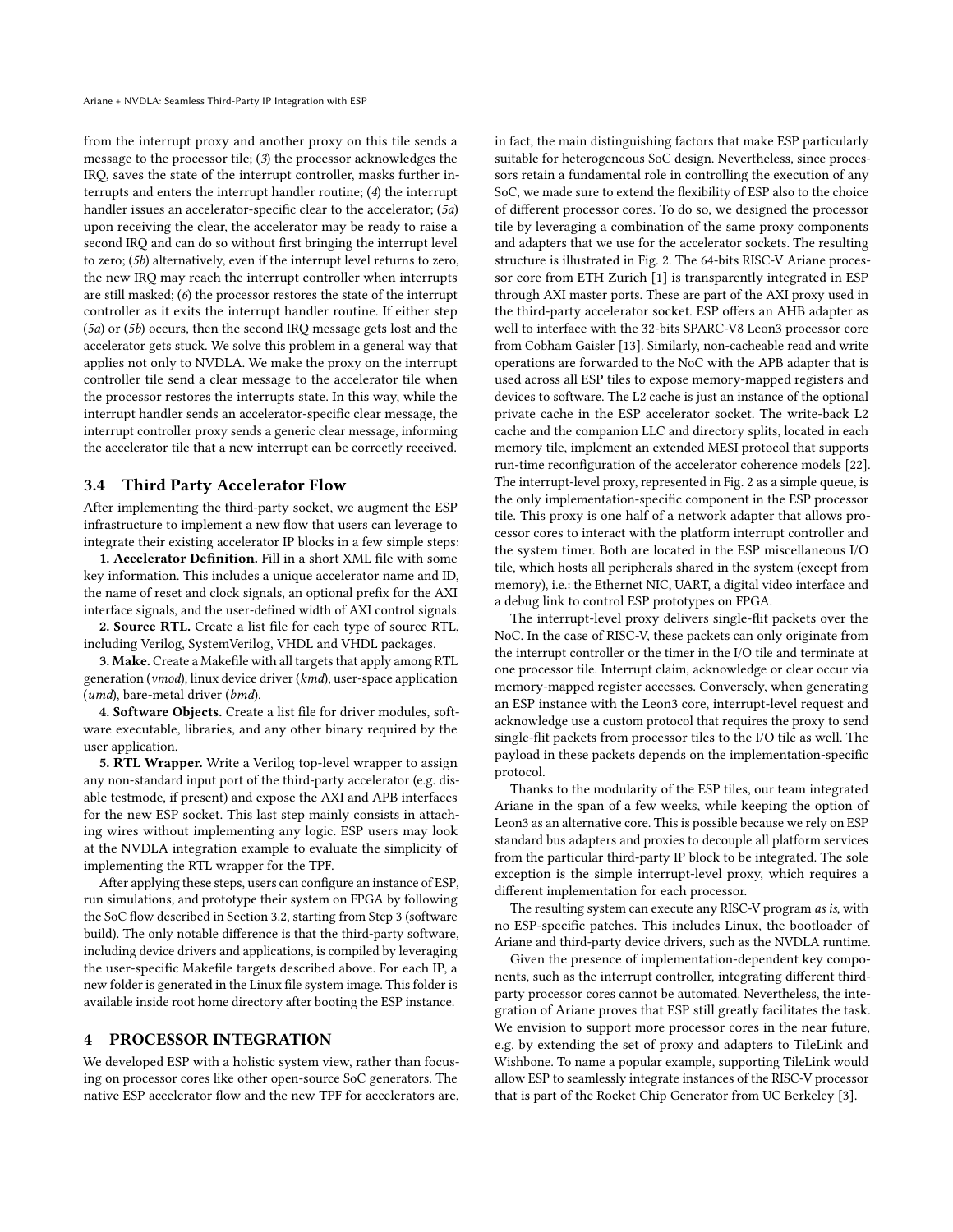Table 1: Neural Networks for NVDLA Evaluation

<span id="page-5-0"></span>

| Model     | <b>Dataset</b>    | Lavers | Input     | <b>Model Size</b> | frames/sec @50MHz |
|-----------|-------------------|--------|-----------|-------------------|-------------------|
| LeNet     | <b>MNIST</b>      |        | 1x28x28   | 1.7 MB            | 3.8               |
| Convnet   | $CIFAR-10$        | 13     | 3x32x32   | 572 KB            | 4.5               |
| SimpleNet | <b>MNIST</b>      | 44     | 1x28x28   | 21 MB             | 1.3               |
| ResNet-50 | <b>ILSVRC2012</b> | 229    | 3x224x224 | 98 MB             | 0.4               |

## 5 EXPERIMENTAL EVALUATION

Although the NVDLA is a highly configurable accelerator, the NVDLA Compiler supports only two configurations: NVDLA full and NVDLA small. To test and evaluate the integration of NVDLA in ESP, we use the NVDLA small, which has an 8-bit integer precision, 64 multiply-and-accumulate units, and a 64-bit AXI channel.

Table [1](#page-5-0) reports the four neural networks for image classification that we use in these experiments together with their characteristics. For each network, starting from the Caffe model and topology specified in *prototxt* format, we generate a calibration table needed for adjusting the network model (trained in full precision) to work at the 8-bit precision of NVDLA small. We then leverage the NVDLA software stack and feed model, topology and calibration table to the NVDLA compiler, which produces an NVDLA Loadable containing the layer-by-layer information to configure NVDLA. At runtime, the NVDLA User Mode Driver loads Loadable and input images, and it submits inference jobs to the NVDLA Kernel Mode Driver.

SoC Configuration. Once integrated in ESP, an accelerator can be selected with the GUI and instantiated in multiple tiles during the SoC configuration step. We demonstrate the flexibility and the integration capabilities of ESP by generating various SoC architectures that include one processor tile with the Ariane core, and different numbers of memory tiles and third-party accelerator tiles containing NVDLA. The User Mode Driver and the Kernel Mode Driver run on Ariane, which offloads the inference jobs to the NVDLA instances as needed. When selecting multiple memory tiles, ESP automatically partitions the memory hierarchy to leverage the increased off-chip communication bandwidth. Each memory tile contains a DDR-4 interface to a partition of main memory.

FPGA Prototyping. We deployed each SoC on a proFPGA quad Virtex Ultrascale Prototyping System, which mounts Xilinx XCVU440 FPGAs. On this FPGA, the target ESP runs at 50MHz. First, we ran inference jobs on a single NVDLA instance for the networks in Table [1,](#page-5-0) which reports the average number of frames per second (fps) processed by an SoC configuration with one NVDLA and one memory tile. The performance depends on the network size, varying between <sup>0</sup>.<sup>4</sup> fps for ResNet50 and <sup>4</sup>.<sup>5</sup> fps for Convnet. As a reference, a performance of 7.3 fps is reported [\[36\]](#page-6-38) for the ResNet50 with an ASIC implementation of NVDLA Small running at a clock frequency of 1GHz, which is twenty time faster than ours.

Performance can be improved by parallelizing the execution of large batches of images across multiple instances of the NVDLA. With ESP, it is easy to explore the design space of possible SoC configurations by tuning the number of NVDLA instances and memory channels utilized in parallel. Since the User Mode and Kernel Mode Drivers provided for NVDLA currently work with a single NVDLA device, we patched them to enable the simultaneous invocation of multiple NVDLA instances from the Ariane core.

Fig. [4](#page-5-1) show the results for four SoC configurations, each with an increasing number of NVDLA instances and memory channels utilized in parallel, processing the MNIST dataset with LeNet network.

<span id="page-5-1"></span>

Fig. 4: Scaling NVDLA instances and DDR channels.

The task parallelization delivers an approximately linear increase in performance. For instance, four NVDLA instances with four memory channels bring a 4× speedup for LeNet.

## 6 RELATED WORK

As the OSH movement has greatly benefited from the success of the RISC-V project [\[4,](#page-6-2) [23\]](#page-6-3), the majority of agile flows available to the community revolve around processor-centric systems. For instance, OpenPiton, the first SMP Linux booting RISC-V system, supports many Ariane cores with a coherence protocol that extends across multiple chips [\[7\]](#page-6-39) and can support multi-ISA research [\[8\]](#page-6-40). The UC Berkeley team that created RISC-V has released several projects based on their innovative functional RTL language Chisel [\[5\]](#page-6-41). These open-source systems originate from the Rocket Chip Generator, which connects multiple RISC-V cores through a coherent TileLink bus [\[31\]](#page-6-42). Celerity is a many-core RISC-V SoC that combines open-source RISC-V processors and a single HLS-based neural-network accelerator [\[16\]](#page-6-43), by leveraging the Rocket Chip and its custom co-processor interface RoCC. Rocket Chip is also at the heart of FireSim [\[28\]](#page-6-44), an FPGA-accelerated RTL simulator that was used to simulate the integration of NVDLA in Rocket Chip [\[18\]](#page-6-45).

All of these open-source frameworks focus mostly on processor cores; reported case studies on the integration of accelerators show that they are either tight to the cores as co-processors [\[16,](#page-6-43) [31\]](#page-6-42), or connected with external bus adapters outside of the SoC backbone interconnect [\[18\]](#page-6-45). The ESP architecture, instead, implements a distributed system which is inherently scalable, modular and heterogeneous. Processors and loosely-coupled accelerators [\[15\]](#page-6-6) are given the same importance in the SoC. This system-centric view, as opposed to a processor-centric view, distinguishes ESP from other OSH platforms. Furthermore, the ESP methodology supports different design flows, without imposing any particular tie on the choice of the accelerator specification language and synthesis tool.

## 7 CONCLUSIONS

We augmented Open ESP with support for the integration of thirdparty IP blocks, by developing new HW/SW socket interfaces to the ESP architecture and a new design flow to the ESP methodology. While these contributions have a general nature, we demonstrated them by realizing FPGA prototypes of SoCs that feature two major OSH resources: the Ariane processor and the NVDLA accelerator.

Acknowledgments. This research was supported in part by DARPA (C#: HR001118C0122). The views, opinions and/or other findings expressed are those of the authors and should not be interpreted as representing the official views or policies of the Department of Defense or the U.S. Government.